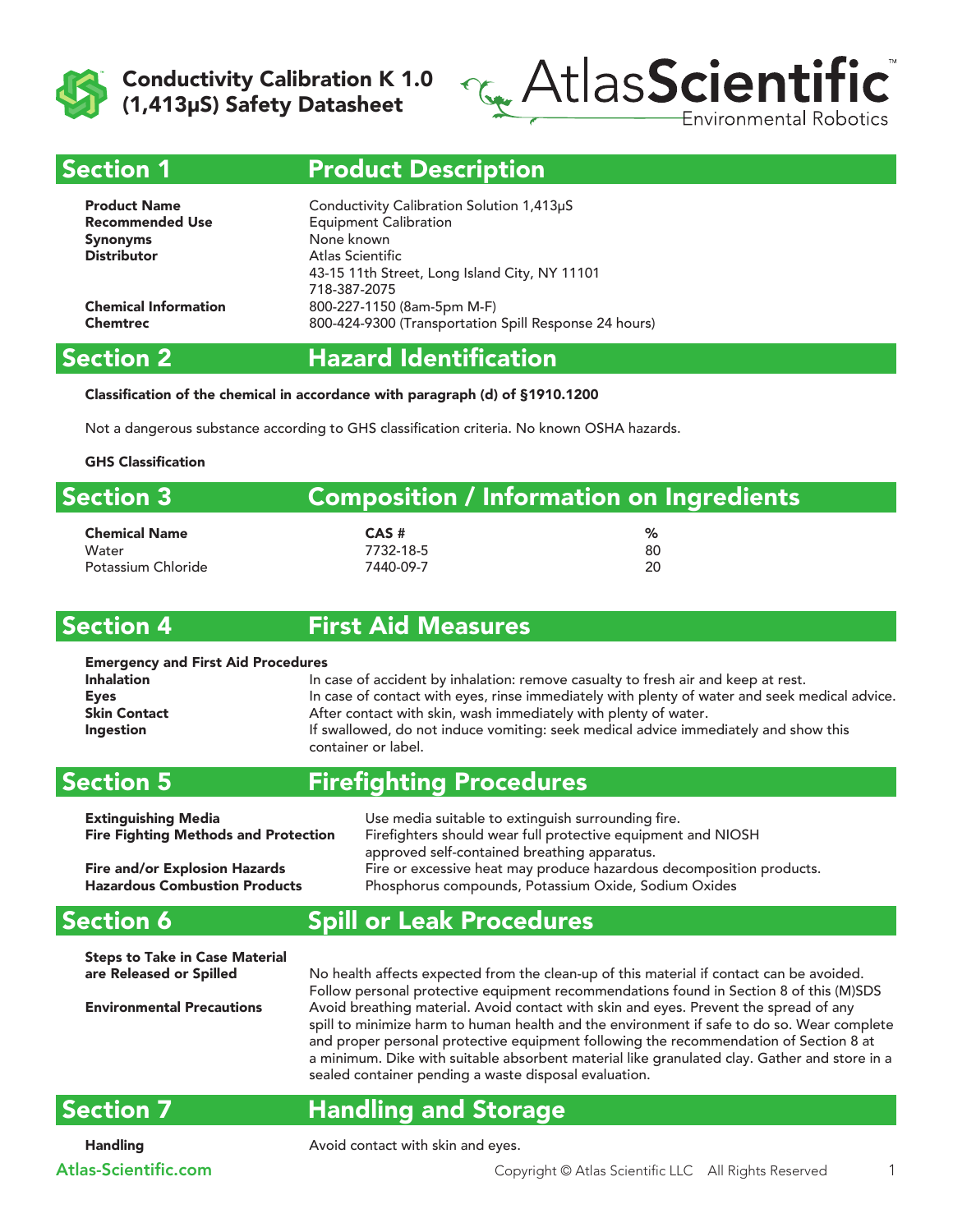



| <b>Storage</b>      |  |
|---------------------|--|
| <b>Storage Code</b> |  |

Keep container tightly closed in a cool, well-ventilated place. Green - general chemical storage

| <b>Section 8</b>              |                                                                                                                                                                                                                                                                                                                                                                                | <b>Protection Information</b>                         |       |                                                                                    |
|-------------------------------|--------------------------------------------------------------------------------------------------------------------------------------------------------------------------------------------------------------------------------------------------------------------------------------------------------------------------------------------------------------------------------|-------------------------------------------------------|-------|------------------------------------------------------------------------------------|
|                               | <b>ACGIH</b>                                                                                                                                                                                                                                                                                                                                                                   |                                                       |       | <b>OSHA PEL</b>                                                                    |
| <b>Chemical Name</b>          | (TWA)                                                                                                                                                                                                                                                                                                                                                                          | (STEL)                                                | (TWA) | (STEL)                                                                             |
| Potassium Chloride            | N/A                                                                                                                                                                                                                                                                                                                                                                            | N/A                                                   | N/A   | N/A                                                                                |
| <b>Control Parameters</b>     |                                                                                                                                                                                                                                                                                                                                                                                |                                                       |       |                                                                                    |
| <b>Engineering Measures</b>   |                                                                                                                                                                                                                                                                                                                                                                                | handling or using this product to avoid overexposure. |       | Local exhaust ventilation or other engineering controls are normally required when |
| <b>Personal Protective</b>    |                                                                                                                                                                                                                                                                                                                                                                                |                                                       |       |                                                                                    |
| <b>Equipment (PPE)</b>        | Lab coat, apron, eye wash, safety shower.                                                                                                                                                                                                                                                                                                                                      |                                                       |       |                                                                                    |
| <b>Respiratory Protection</b> | No respiratory protection required under normal conditions of use.                                                                                                                                                                                                                                                                                                             |                                                       |       |                                                                                    |
| <b>Respirator Type(s)</b>     | None required where adequate ventilation is provided. If airborne concentrations are<br>above the applicable exposure limits, use NIOSH/MSHA approved respiratory protection.<br>Eye Protection Wear chemical splash goggles when handling this product. Have an eye<br>wash station available.                                                                                |                                                       |       |                                                                                    |
| <b>Skin Protection</b>        | Avoid skin contact by wearing chemically resistant gloves, an apron and other protective<br>equipment depending upon conditions of use. Inspect gloves for chemical break-through<br>and replace at regular intervals. Clean protective equipment regularly. Wash hands and<br>other exposed areas with mild soap and water before eating, drinking, and when leaving<br>work. |                                                       |       |                                                                                    |
| Gloves                        | No information available                                                                                                                                                                                                                                                                                                                                                       |                                                       |       |                                                                                    |

# Section 9

### Physical Data

Formula See Section 3 Molecular Weight No data available Appearance Colorless Depends upon product selection. The color additives do not affect product hazards. Liquid Odor None Odor Threshold No data available Conductivity Calibration Solution 1,413μS Melting Point Estimated 0ºC Boiling Point 100ºC Flash Point No data available Flammable Limits in Air No data available

Vapor Pressure No data available Evaporation Rate (BuAc=1) No data available Vapor Density (Air=1) No data available

Specific Gravity Approx. 1 Solubility in Water Soluble Log Pow (calculated) No data available Autoignition Temperature No data available Decomposition Temperature No data available Viscosity No data available Percent Volatile by Volume No data available

# Section 10

Reactivity Data

Conditions to Avoid None known. Incompatible Materials Water-reactive materials Hazardous Decomposition Hazardous Polymerization Will not occur

**Reactivity Not generally reactive under normal conditions.** Chemical Stability Stable under normal conditions.

Products **Sodium Oxides, Potassium Oxide, Phosphorus compounds**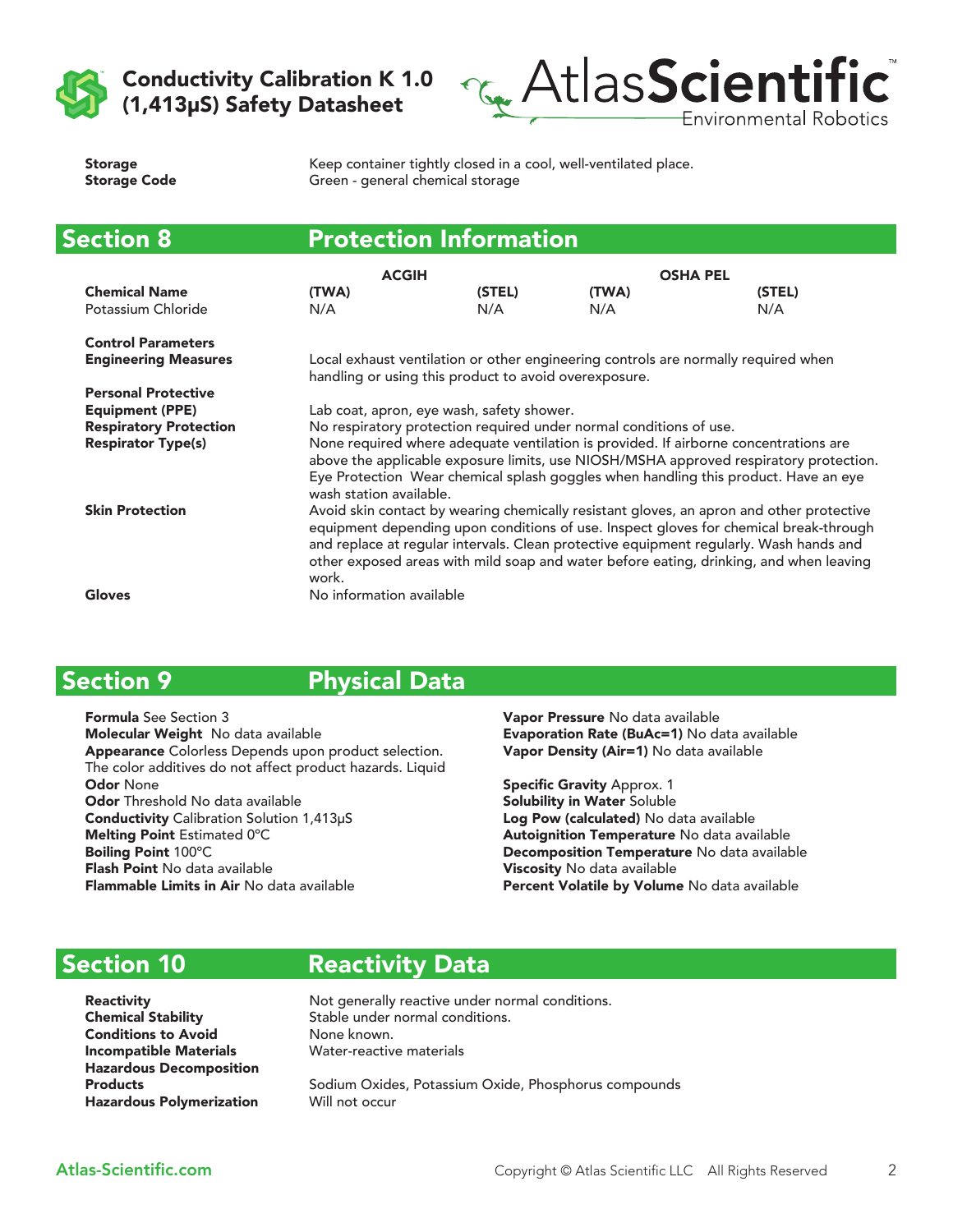



| <b>Toxicity Data</b>                                                       |                                           |                          |                           |
|----------------------------------------------------------------------------|-------------------------------------------|--------------------------|---------------------------|
| Ingestion, skin and eye contact.<br>No data available<br>No data available |                                           |                          |                           |
| <b>CAS Number</b><br>7732-18-5                                             | Oral LD50<br>Oral LD50 Rat<br>90000 mg/kg | <b>Dermal LD50</b>       | <b>Inhalation LC50</b>    |
|                                                                            |                                           |                          |                           |
| <b>CAS Number</b><br>7440-09-7                                             | <b>IARC</b><br>Not listed                 | <b>NTP</b><br>Not listed | <b>OSHA</b><br>Not listed |
|                                                                            |                                           |                          |                           |

Teratogenicity No evidence of a teratogenic effect (birth defect).

Sensitization No evidence of a sensitization effect.

Reproductive No evidence of negative reproductive effects.

Target Organ Effects

 Acute Respiratory system, Cardiovascular system, Musculoskeletal system Chronic No information available

### Section 12

#### Ecological Data

Persistence: Dissolved into water Degradability: No data **Other Adverse Effects:** 

Chemical Name CAS Number Eco Toxicity Water 7732-18-5 No data available Potassium Chloride 7440-09-7

Overview: This material is not expected to be harmful to the ecology. Mobility: This material is expected to have high mobility in soil. It absorbs weakly to most soil types. Bioaccumulation: Bioconcentration is not expected to occur.

# Section 13

# Disposal Information

**Disposal Methods** Dispose in accordance with all applicable Federal, State and Local regulations. Always contact a permitted waste disposer (TSD) to assure compliance. Waste Disposal Code(s) Not Determined

### Section 14

#### Transport Information

Ground - DOT Proper Shipping Name Air - IATA Proper Shipping Name Not regulated for transport by US DOT. Not regulated for air transport by IATA.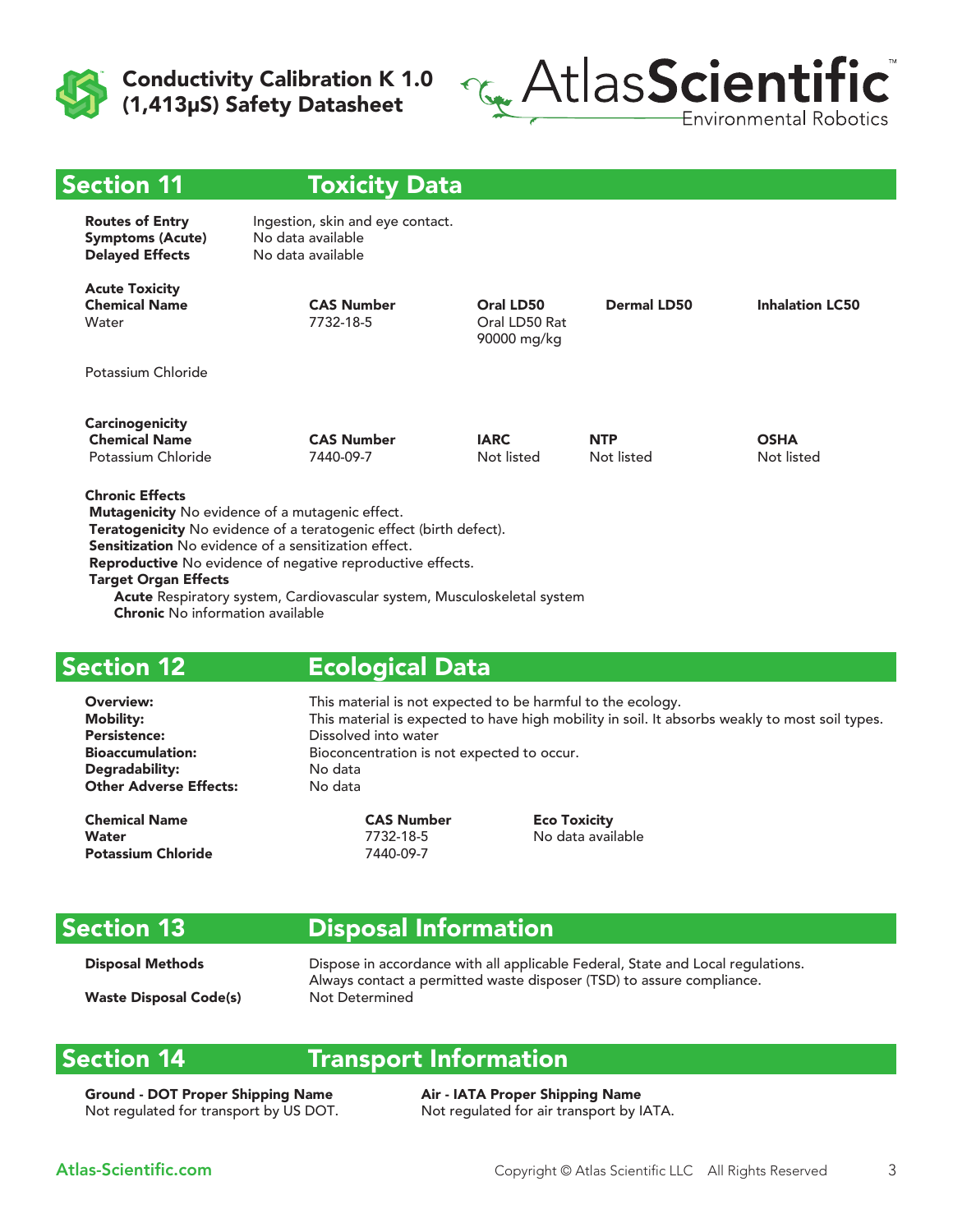



| <b>Section 15</b>    | Regulatory Information'                                   |          |                  |           |                         |
|----------------------|-----------------------------------------------------------|----------|------------------|-----------|-------------------------|
| <b>TSCA Status</b>   | All components in this product are on the TSCA Inventory. |          |                  |           |                         |
| <b>Chemical Name</b> | § 313 Name<br><b>CAS</b><br><b>Name</b>                   | \$304 RQ | <b>CERCLA RO</b> | \$302 TPQ | <b>CAA 112(2)</b><br>TQ |
| Potassium Chloride   | 7440-09-7<br>No                                           | No       | No               | No        | No                      |

| <b>Section 16</b>         | <b>Additional Information</b> |                           |  |
|---------------------------|-------------------------------|---------------------------|--|
| <b>Revised 09/16/2015</b> | <b>Replaces 09/16/2015</b>    | <b>Printed 09/16/2015</b> |  |

The information provided in this (Material) Safety Data Sheet represents a compilation of data drawn directly from various sources available to us. Atlas Scientific makes no representation or guarantee as to the suitability of this information to a particular application of the substance covered in the (Material) Safety Data Sheet.

#### Glossary

| American Conference of Governmental Industrial Hygienists             |
|-----------------------------------------------------------------------|
| <b>Chemical Abstract Service Number</b>                               |
| Comprehensive Environmental Response, Compensation, and Liability Act |
| U.S. Department of Transportation                                     |
| International Agency for Research on Cancer                           |
| Not Available                                                         |
| National Toxicology Program                                           |
| Occupational Safety and Health Administration                         |
| Permissible Exposure Limit                                            |
| Parts per million                                                     |
| <b>Resource Conservation and Recovery Act</b>                         |
| Superfund Amendments and Reauthorization Act                          |
| <b>Threshold Limit Value</b>                                          |
| <b>Toxic Substances Control Act</b>                                   |
| Immediately dangerous to life and health                              |
|                                                                       |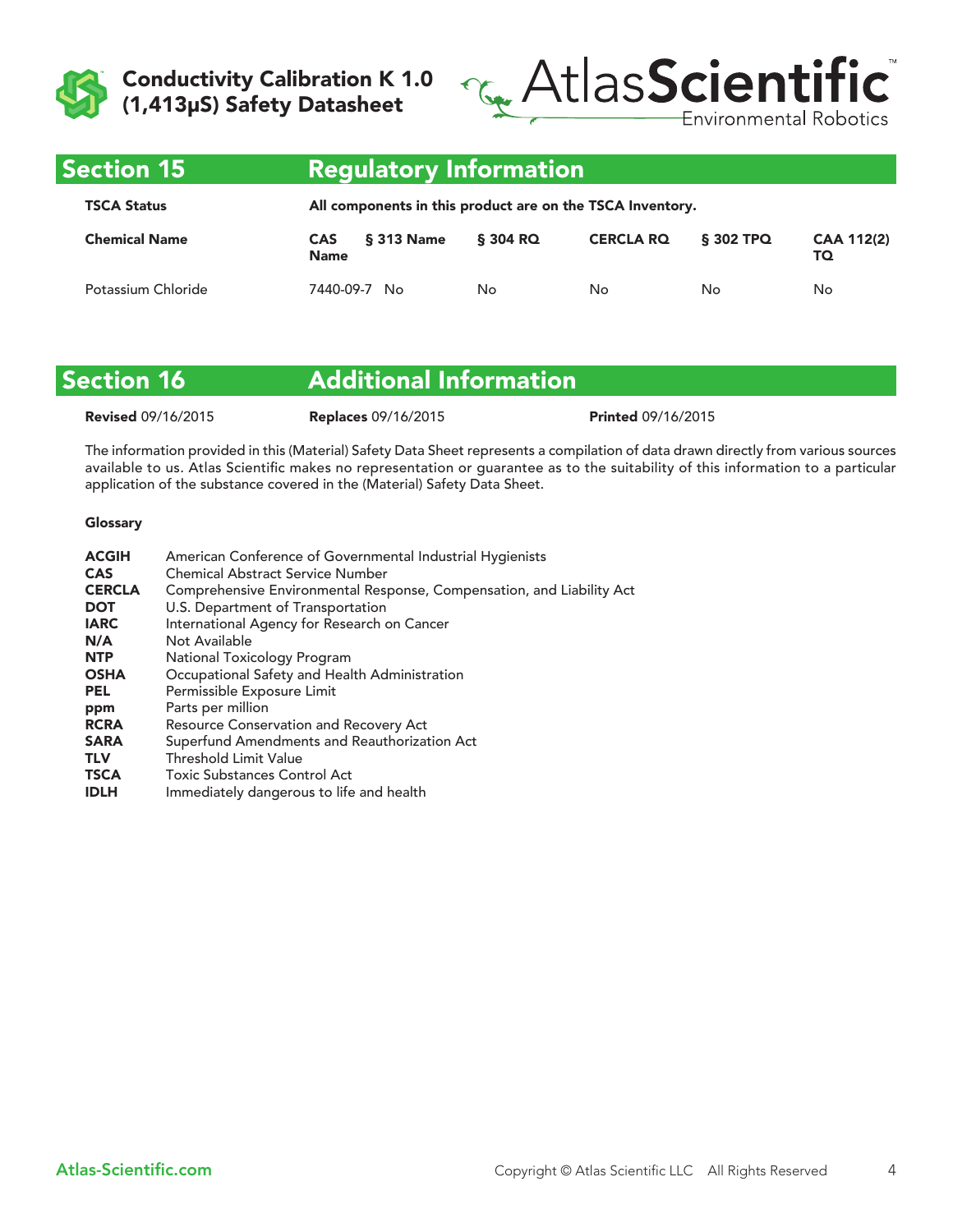



#### Section 1

### Product Description

| Conductivity Calibration Solution 12,880µS<br><b>Equipment Calibration</b><br>None known<br>Atlas Scientific |
|--------------------------------------------------------------------------------------------------------------|
| 43-15 11th Street, Long Island City, NY 11101                                                                |
| 718-387-2075                                                                                                 |
| 800-227-1150 (8am-5pm M-F)                                                                                   |
| 800-424-9300 (Transportation Spill Response 24 hours)                                                        |
|                                                                                                              |

#### Section 2

# Hazard Identification

Classification of the chemical in accordance with paragraph (d) of §1910.1200

Not a dangerous substance according to GHS classification criteria. No known OSHA hazards.

#### GHS Classification

| <b>Section 3</b>     |           | <b>Composition / Information on Ingredients</b> |  |
|----------------------|-----------|-------------------------------------------------|--|
| <b>Chemical Name</b> | $CAS$ #   | ℅                                               |  |
| Water                | 7732-18-5 | 70                                              |  |
| Potassium Chloride   | 7440-09-7 | 30                                              |  |

#### Section 4

#### First Aid Measures

| <b>Emergency and First Aid Procedures</b> |                                                                                               |
|-------------------------------------------|-----------------------------------------------------------------------------------------------|
| <b>Inhalation</b>                         | In case of accident by inhalation: remove casualty to fresh air and keep at rest.             |
| Eyes                                      | In case of contact with eyes, rinse immediately with plenty of water and seek medical advice. |
| <b>Skin Contact</b>                       | After contact with skin, wash immediately with plenty of water.                               |
| <b>Ingestion</b>                          | If swallowed, do not induce vomiting: seek medical advice immediately and show this           |
|                                           | container or label.                                                                           |

#### Section 5

### Firefighting Procedures

| <b>Extinguishing Media</b>                  | Use media suitable to extinguish surrounding fire.                   |
|---------------------------------------------|----------------------------------------------------------------------|
| <b>Fire Fighting Methods and Protection</b> | Firefighters should wear full protective equipment and NIOSH         |
|                                             | approved self-contained breathing apparatus.                         |
| <b>Fire and/or Explosion Hazards</b>        | Fire or excessive heat may produce hazardous decomposition products. |
| <b>Hazardous Combustion Products</b>        | Phosphorus compounds, Potassium Oxide, Sodium Oxides                 |

# Spill or Leak Procedures

Steps to Take in Case Material

are Released or Spilled No health affects expected from the clean-up of this material if contact can be avoided. Follow personal protective equipment recommendations found in Section 8 of this (M)SDS Environmental Precautions Avoid breathing material. Avoid contact with skin and eyes. Prevent the spread of any spill to minimize harm to human health and the environment if safe to do so. Wear complete and proper personal protective equipment following the recommendation of Section 8 at a minimum. Dike with suitable absorbent material like granulated clay. Gather and store in a sealed container pending a waste disposal evaluation.

### Section 7

Section 6

# Handling and Storage

Handling **Avoid contact with skin and eyes.**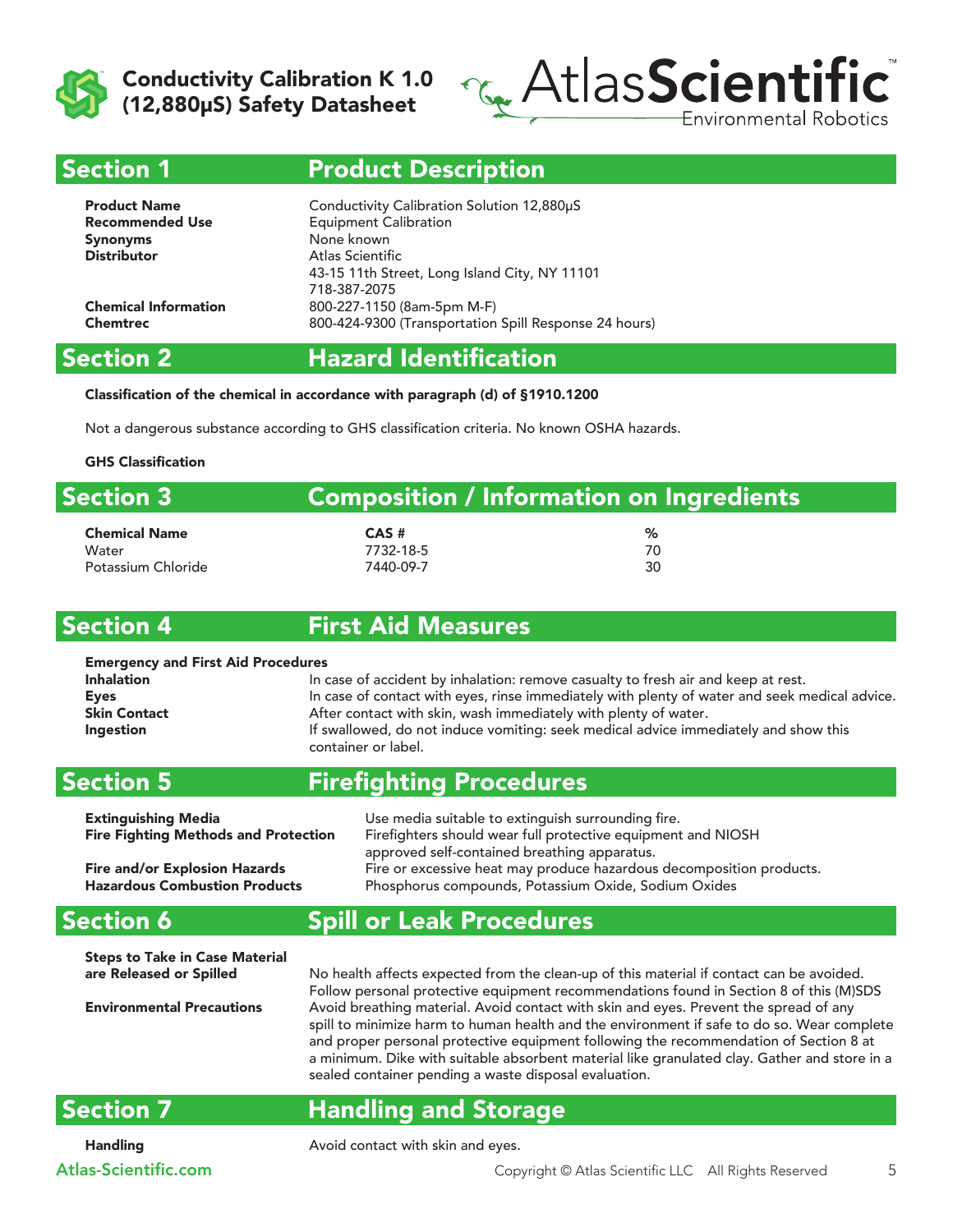



| <b>Storage</b>      |  |
|---------------------|--|
| <b>Storage Code</b> |  |

Keep container tightly closed in a cool, well-ventilated place. Green - general chemical storage

| <b>Section 8</b>              | <b>Protection Information</b>                                                                                                                                                                                                                                                                                                                                                  |                                                       |       |                                                                                    |
|-------------------------------|--------------------------------------------------------------------------------------------------------------------------------------------------------------------------------------------------------------------------------------------------------------------------------------------------------------------------------------------------------------------------------|-------------------------------------------------------|-------|------------------------------------------------------------------------------------|
|                               | <b>ACGIH</b>                                                                                                                                                                                                                                                                                                                                                                   |                                                       |       | <b>OSHA PEL</b>                                                                    |
| <b>Chemical Name</b>          | (TWA)                                                                                                                                                                                                                                                                                                                                                                          | (STEL)                                                | (TWA) | (STEL)                                                                             |
| Potassium Chloride            | N/A                                                                                                                                                                                                                                                                                                                                                                            | N/A                                                   | N/A   | N/A                                                                                |
| <b>Control Parameters</b>     |                                                                                                                                                                                                                                                                                                                                                                                |                                                       |       |                                                                                    |
| <b>Engineering Measures</b>   |                                                                                                                                                                                                                                                                                                                                                                                | handling or using this product to avoid overexposure. |       | Local exhaust ventilation or other engineering controls are normally required when |
| <b>Personal Protective</b>    |                                                                                                                                                                                                                                                                                                                                                                                |                                                       |       |                                                                                    |
| <b>Equipment (PPE)</b>        | Lab coat, apron, eye wash, safety shower.                                                                                                                                                                                                                                                                                                                                      |                                                       |       |                                                                                    |
| <b>Respiratory Protection</b> | No respiratory protection required under normal conditions of use.                                                                                                                                                                                                                                                                                                             |                                                       |       |                                                                                    |
| <b>Respirator Type(s)</b>     | None required where adequate ventilation is provided. If airborne concentrations are<br>above the applicable exposure limits, use NIOSH/MSHA approved respiratory protection.<br>Eye Protection Wear chemical splash goggles when handling this product. Have an eye<br>wash station available.                                                                                |                                                       |       |                                                                                    |
| <b>Skin Protection</b>        | Avoid skin contact by wearing chemically resistant gloves, an apron and other protective<br>equipment depending upon conditions of use. Inspect gloves for chemical break-through<br>and replace at regular intervals. Clean protective equipment regularly. Wash hands and<br>other exposed areas with mild soap and water before eating, drinking, and when leaving<br>work. |                                                       |       |                                                                                    |
| Gloves                        | No information available                                                                                                                                                                                                                                                                                                                                                       |                                                       |       |                                                                                    |

# Section 9

Physical Data

Formula See Section 3 Molecular Weight No data available Appearance Colorless Depends upon product selection. The color additives do not affect product hazards. Liquid Odor None Odor Threshold No data available Conductivity Calibration Solution 12,880μS Melting Point Estimated 0ºC Boiling Point 100ºC Flash Point No data available Flammable Limits in Air No data available

Vapor Pressure No data available Evaporation Rate (BuAc=1) No data available Vapor Density (Air=1) No data available

Specific Gravity Approx. 1 Solubility in Water Soluble Log Pow (calculated) No data available Autoignition Temperature No data available Decomposition Temperature No data available Viscosity No data available Percent Volatile by Volume No data available

# Section 10

Reactivity Data

Conditions to Avoid None known. Incompatible Materials Water-reactive materials Hazardous Decomposition Hazardous Polymerization Will not occur

**Reactivity Not generally reactive under normal conditions.** Chemical Stability Stable under normal conditions.

Products **Sodium Oxides, Potassium Oxide, Phosphorus compounds**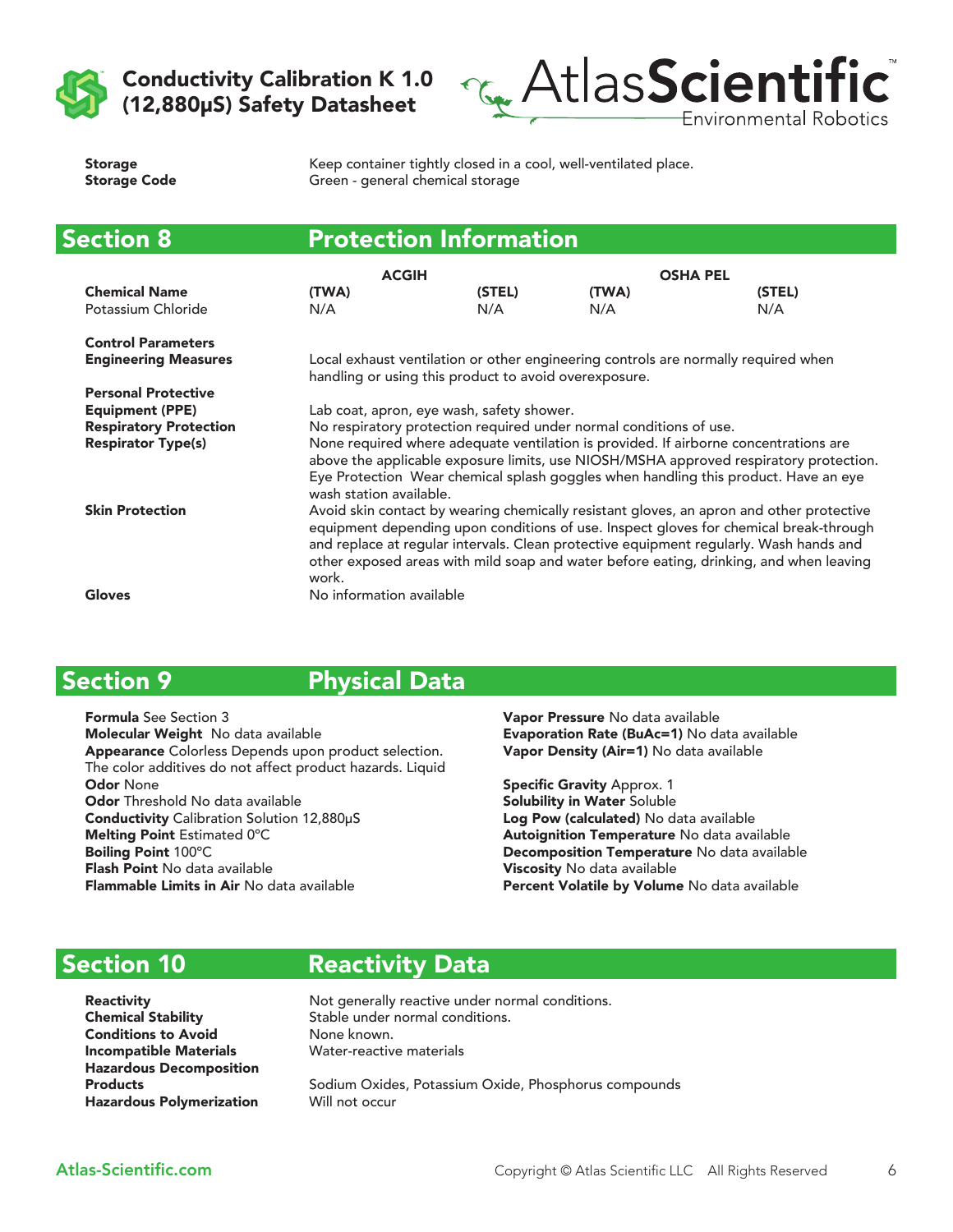



| <b>Section 11</b>                                                           | <b>Toxicity Data</b>                                                       |                                           |                          |                           |
|-----------------------------------------------------------------------------|----------------------------------------------------------------------------|-------------------------------------------|--------------------------|---------------------------|
| <b>Routes of Entry</b><br><b>Symptoms (Acute)</b><br><b>Delayed Effects</b> | Ingestion, skin and eye contact.<br>No data available<br>No data available |                                           |                          |                           |
| <b>Acute Toxicity</b><br><b>Chemical Name</b><br>Water                      | <b>CAS Number</b><br>7732-18-5                                             | Oral LD50<br>Oral LD50 Rat<br>90000 mg/kg | <b>Dermal LD50</b>       | <b>Inhalation LC50</b>    |
| Potassium Chloride                                                          |                                                                            |                                           |                          |                           |
| <b>Carcinogenicity</b><br><b>Chemical Name</b><br>Potassium Chloride        | <b>CAS Number</b><br>7440-09-7                                             | <b>IARC</b><br>Not listed                 | <b>NTP</b><br>Not listed | <b>OSHA</b><br>Not listed |
| <b>Chronic Effects</b>                                                      | Mutagenicity No evidence of a mutagenic effect.                            |                                           |                          |                           |

Teratogenicity No evidence of a teratogenic effect (birth defect).

Sensitization No evidence of a sensitization effect.

Reproductive No evidence of negative reproductive effects.

Target Organ Effects

 Acute Respiratory system, Cardiovascular system, Musculoskeletal system Chronic No information available

### Section 12

#### Ecological Data

Persistence: Dissolved into water Degradability: No data **Other Adverse Effects:** 

Chemical Name CAS Number Eco Toxicity Water 7732-18-5 No data available Potassium Chloride 7440-09-7

Overview: This material is not expected to be harmful to the ecology. Mobility: This material is expected to have high mobility in soil. It absorbs weakly to most soil types. Bioaccumulation: Bioconcentration is not expected to occur.

# Section 13

# Disposal Information

**Disposal Methods** Dispose in accordance with all applicable Federal, State and Local regulations. Always contact a permitted waste disposer (TSD) to assure compliance. Waste Disposal Code(s) Not Determined

#### Section 14

#### Transport Information

Ground - DOT Proper Shipping Name Air - IATA Proper Shipping Name Not regulated for transport by US DOT. Not regulated for air transport by IATA.